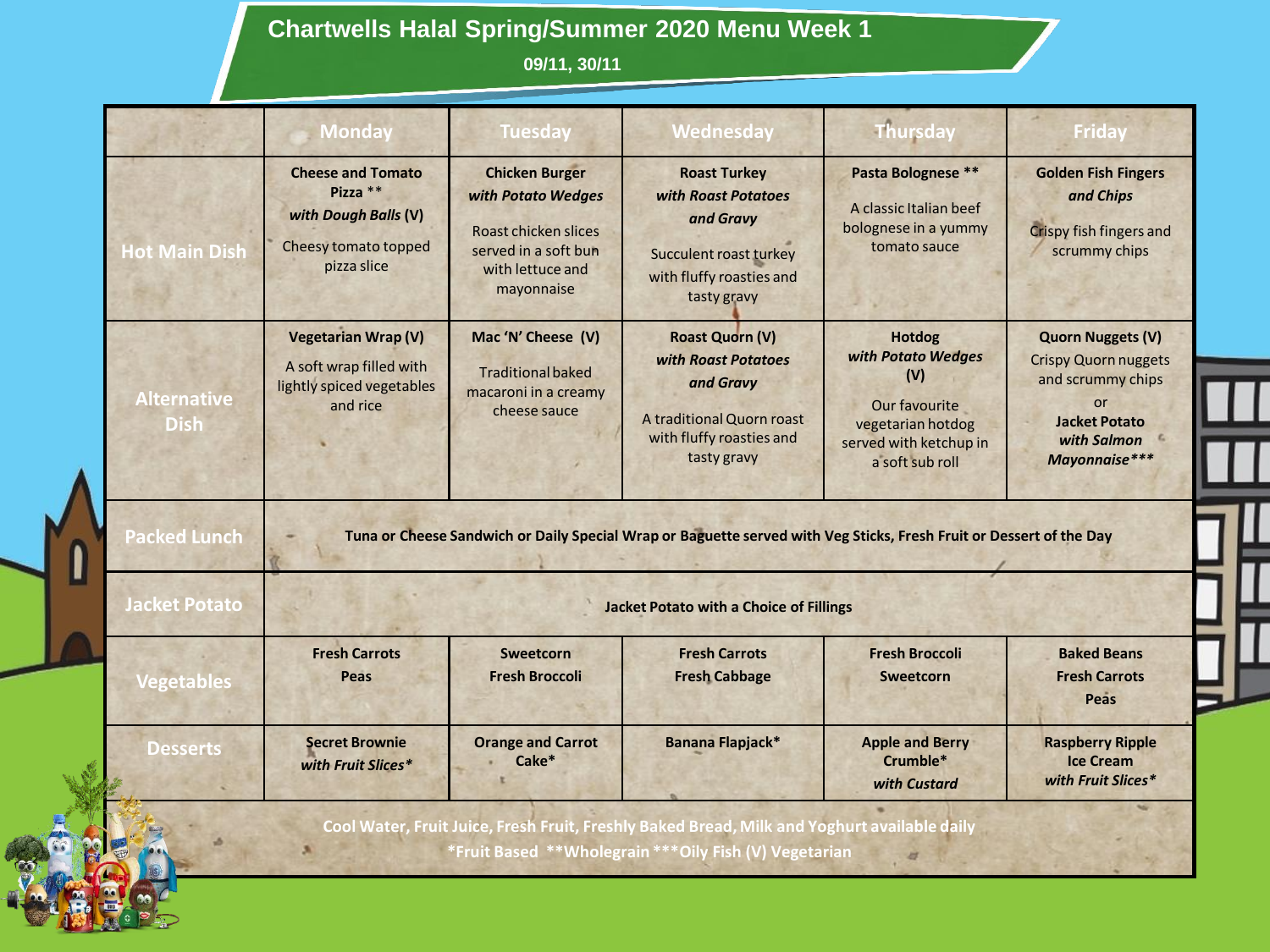## **Chartwells Halal Spring/Summer 2020 Menu Week 2**

**16/11, 07/12**

|                                                                  | <b>Monday</b>                                                                                                                            | <b>Tuesday</b>                                                                            | Wednesday                                                                                                                          | <b>Thursday</b>                                                                                                                              | <b>Friday</b>                                                                                                   |
|------------------------------------------------------------------|------------------------------------------------------------------------------------------------------------------------------------------|-------------------------------------------------------------------------------------------|------------------------------------------------------------------------------------------------------------------------------------|----------------------------------------------------------------------------------------------------------------------------------------------|-----------------------------------------------------------------------------------------------------------------|
| <b>Hot Main Dish</b>                                             | <b>Vegetable Supreme</b><br>Pizza **<br>with Dough Balls (V)<br>Cheesy tomato topped<br>pizza slice                                      | <b>Chicken Tikka Masala</b><br>with Rice **<br>Succulent chicken in a<br>mild curry sauce | <b>Roast Chicken Breast</b><br>with Roast Potatoes<br>and Gravy<br>Moist roast chicken with<br>fluffy roasties and tasty<br>gravy  | <b>Cottage Pie</b><br>A classic British dish<br>made with beef mince<br>and topped with<br>mashed potato                                     | <b>Southern Fried Chicken</b><br><b>Bites</b><br>Lightly seasoned crispy<br>chicken strips and<br>scrummy chips |
| <b>Alternative</b><br><b>Dish</b>                                | <b>Sausages and Mashed</b><br><b>Potato</b><br>with Rich Gravy (V)<br>Fluffy mashed potato<br>with vegetarian<br>sausages and rich gravy | Mac 'N' Cheese (V)<br><b>Traditional baked</b><br>macaroni in a creamy<br>cheese sauce    | <b>Roast Quorn (V)</b><br>with Roast Potatoes<br>and Gravy<br>A traditional Quorn roast<br>with fluffy roasties and<br>tasty gravy | <b>Vegetable Style</b><br><b>Meatballs in Tomato</b><br>Sauce (V)<br>with Pasta**<br>Vegetarian meatballs in<br>a tomato sauce with<br>pasta | <b>Soft Taco and Chips (V)</b><br>A soft taco shell filled<br>with a yummy vegetable<br>and tomato chilli       |
|                                                                  |                                                                                                                                          |                                                                                           |                                                                                                                                    |                                                                                                                                              |                                                                                                                 |
|                                                                  |                                                                                                                                          |                                                                                           | Tuna or Cheese Sandwich or Daily Special Wrap or Baguette served with Veg Sticks and Fresh Fruit or Dessert of the Day             |                                                                                                                                              |                                                                                                                 |
|                                                                  |                                                                                                                                          |                                                                                           | <b>Jacket Potato with a Choice of Fillings</b>                                                                                     |                                                                                                                                              |                                                                                                                 |
| <b>Packed Lunch</b><br><b>Jacket Potato</b><br><b>Vegetables</b> | Sweetcorn<br><b>Fresh Broccoli</b>                                                                                                       | <b>Fresh Cauliflower</b><br>Peas                                                          | <b>Fresh Cabbage</b><br><b>Fresh Carrots</b>                                                                                       | <b>Sweetcorn</b><br><b>Fresh Broccoli</b>                                                                                                    | <b>Baked Beans</b><br><b>Fresh Carrots</b><br><b>Peas</b>                                                       |